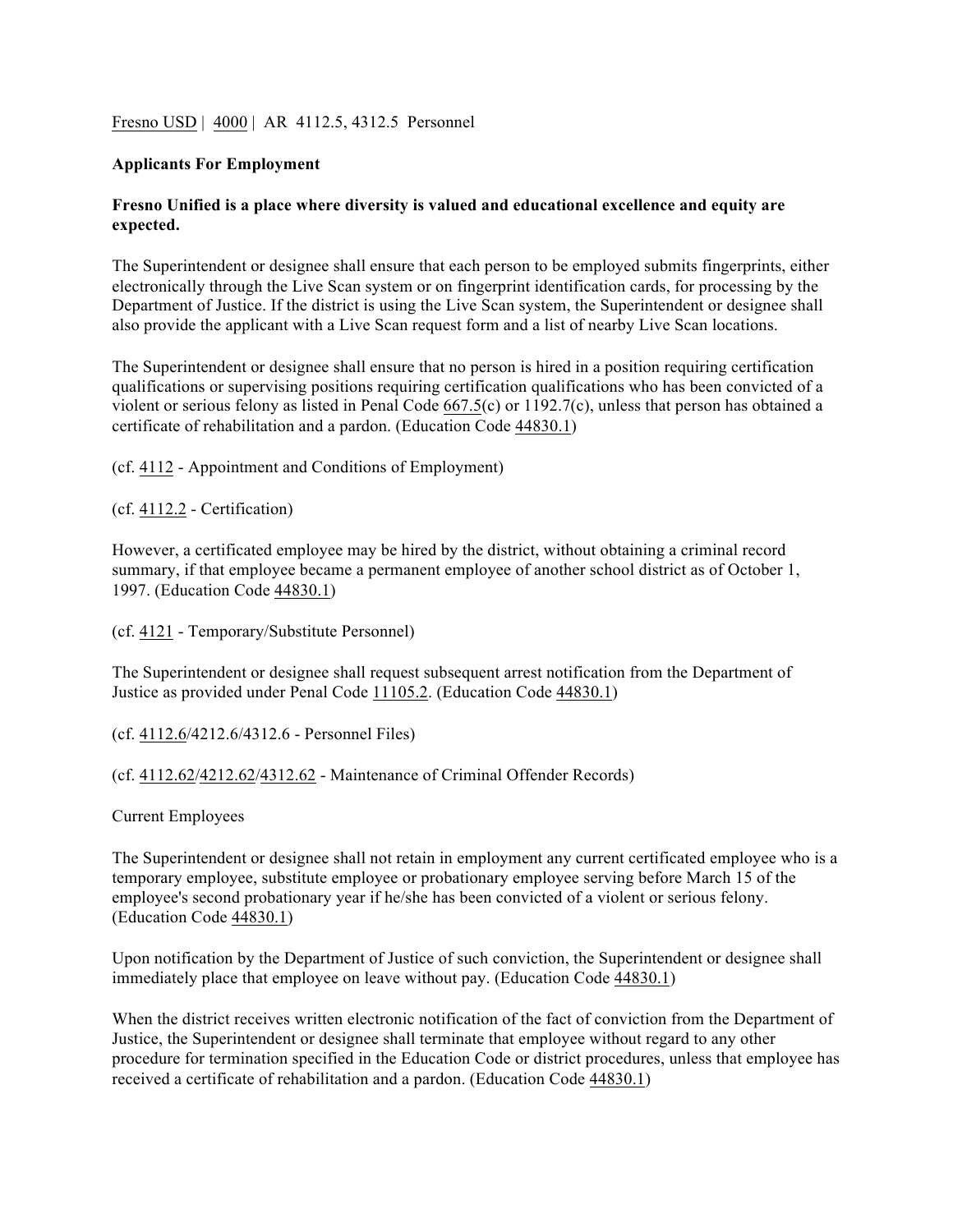If the employee challenges the Department of Justice record and the Department of Justice withdraws in writing its notification, the Superintendent or designee shall immediately reinstate that employee with full restoration of salary and benefits for the period of time from the suspension without pay to the reinstatement. (Education Code 44830.1)

Legal Reference:

EDUCATION CODE

44010 Sex offense

44332 Temporary certificate

44332.5 Registering certificates by certain districts

44332.6 Criminal record check, county board of education

44346.1 Applicants for credential, conviction of a violent or serious felony

44830.1 Certificated employees, conviction of a violent or serious felony

44830.2 Certificated employees; interagency agreement

44836 Conviction of a sex offense

45122.1 Classified employees, conviction of a violent or serious felony

45125 Use of personal identification cards to ascertain conviction of crime

45125.01 Classified employees; interagency agreements

45125.5 Automated records check

45126 Duty of Department of Justice to furnish information

PENAL CODE

667.5 Prior prison terms, enhancement of prison terms

1192.7 Plea bargaining limitation

11105.2 Subsequent arrest notification

## CODE OF REGULATIONS, TITLE 11

703 Release of criminal offender record information

708 Destruction of criminal offender record information